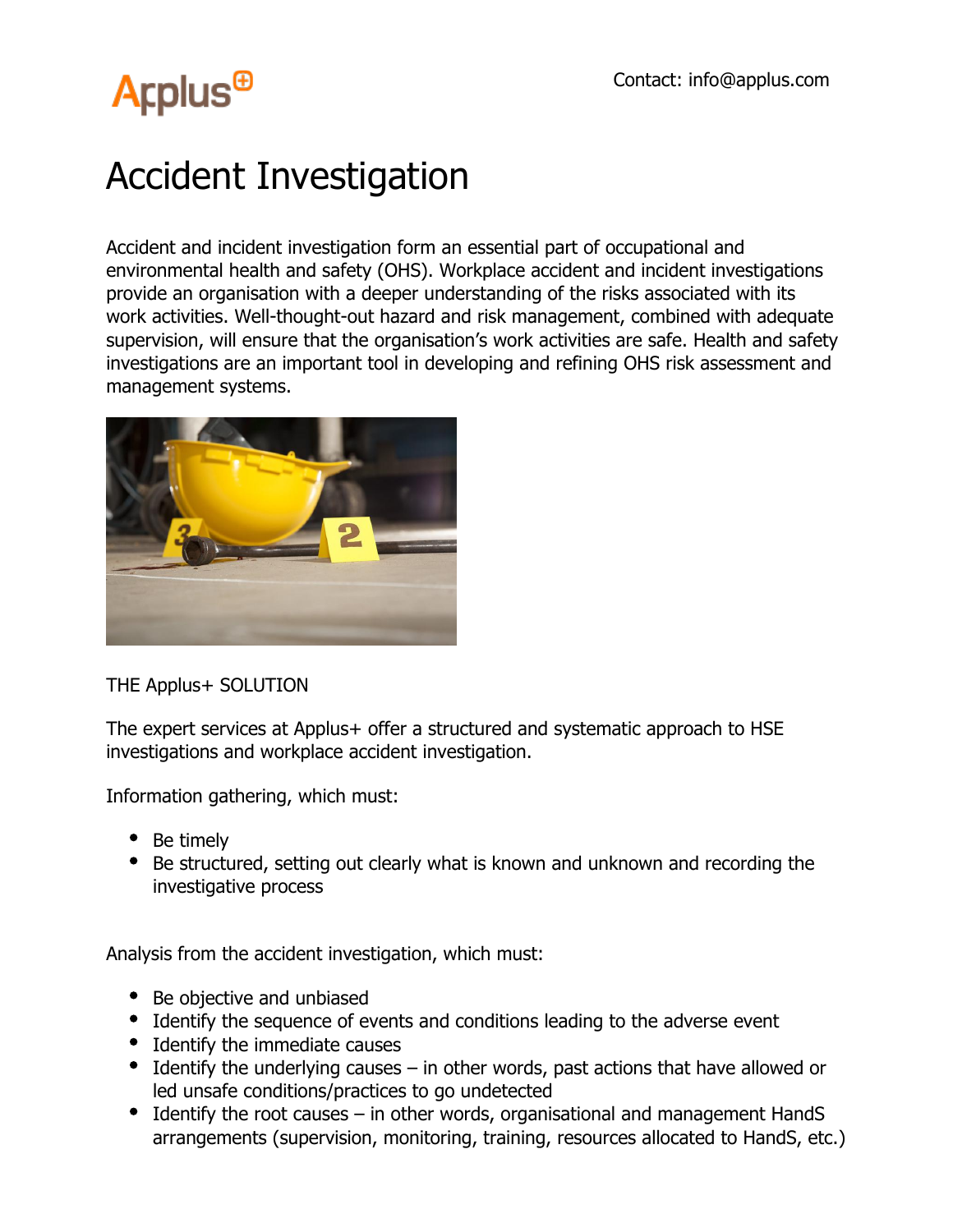

Risk control analysis and measures:

- Identify the risk-control measures that were missing, inadequate or not applied.
- Compare conditions/practices as they were with those required by current legislation, codes of practice and guidelines
- Identify any additional measures needed to address the immediate, underlying and root causes of the incident/accident
- Provide meaningful recommendations that can be implemented.

Action plan and implementation:

- Develop an action plan with SMART objectives
- Ensure the action plan deals effectively not only with the immediate and underlying causes but also the root causes
- Include lessons that may be applied to prevent other adverse events
- Provide feedback to all parties involved to ensure the findings and recommendations are correct, address the issues and are realistic
- Communicate the results of the accident investigation and the action plan to everyone who needs to know
- Include arrangements to ensure the action plan is implemented and progress monitored

## Target customers

Applus+ assists a wide range of clients and industry sectors in accident risk management. The urgency of an accident investigation will depend on the magnitude and immediacy of the risk involved, for example, a major accident involving an everyday job will need an incident investigation to take place quickly.

In general, adverse events (incidents and accidents) should be investigated and analysed as soon as possible. This is not simply good practice in accident risk management; it is common sense – memory is best and motivation greatest immediately after an adverse event.

## Key customer benefits

Applus+ deploys highly experienced HSE accident investigation teams, which assist clients develop comprehensive plans in accident risk management: